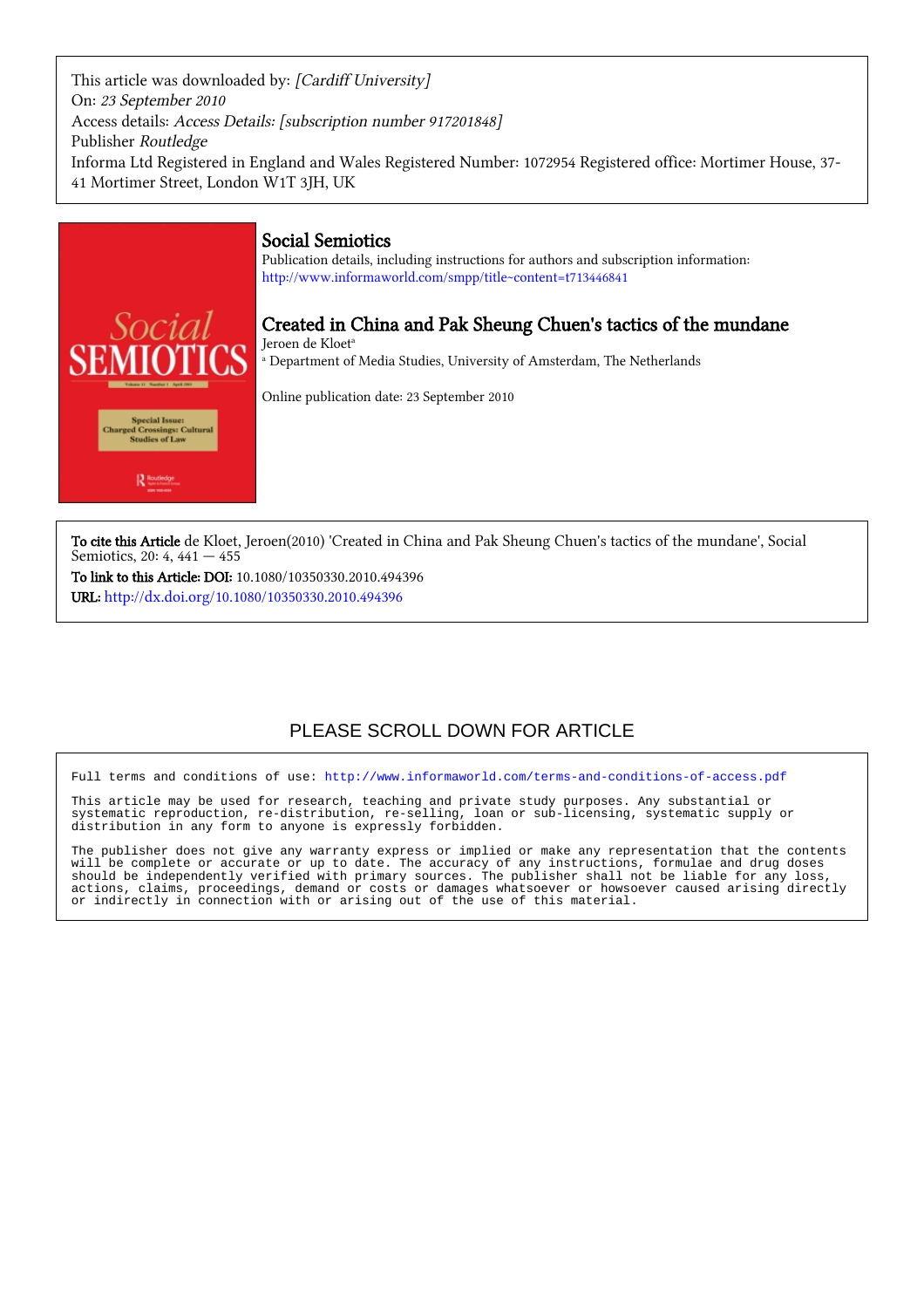# RESEARCH ARTICLE

## Created in China and Pak Sheung Chuen's tactics of the mundane

Jeroen de Kloet\*

Department of Media Studies, University of Amsterdam, The Netherlands (Received 24 February 2010; final version received 11 May 2010)

Drawing on the writings of Rey Chow, I aim in this article to show, first, how the performance of ethnic difference is played out in the Chinese artistic field, and, second, how the Chinese nation-state skilfully accommodates critical voices to buttress its global position. Chineseness has become a unique selling point, an ethnic trading card that lubricates the financial and ideological flows between the global art world, the Beijing cultural scene and the Chinese nation-state. The art district 798 serves as a key example for the recent emergence of creative industries in which ethnic difference plays an important productive force. In the third part of this article, I will show how Hong Kong complicates this picture, given that any claim by Hong Kong artists to ethnic difference is bound to be incomplete and impure. The work of Pak Sheung Chuen (Tozer Pak) constitutes a powerful critique on and explores artistic lines of flight out of the issue of Chineseness and its intricate links with an enchanted mode of global capitalism. It does so not by developing an artistic critique, which would after all be constitutive of capitalism itself, but by engaging in what I like to term a tactics of the banal and the mundane that are firmly located in the here and now. These tactics constitute, similar to Rey Chow's writing, a micropolitics that may help to move away from the overcoded language of ethnicity and Chineseness.

Keywords: ethnic difference; artistic field; Chineseness; Beijing art district 798; Hong Kong; Rey Chow; Pak Sheung Chuen

To be ethnic is to protest  $-$  but perhaps less for actual emancipation of any kind than for the benefits of worldwide visibility, currency, and circulation. Ethnic struggles have become, in this manner, an indisputable symptom of the thoroughly and irrevocably mediatized relations of capitalism and its biopolitics. (Chow 2002, 48; original emphasis)

All our firm beliefs in culture ask the questions: Who are you? Who do you think you are? What do you want to become? Or what makes you believe you can become that? Well, what is the basis of this discourse? All we're talking about is: What has happened recently? What is happening now? What will happen in the future? (Ai Weiwei, quoted in He 2008, 39)

So why do we still keep on living? There has to be something that makes us believe the future is still beautiful, otherwise we can't keep on moving forward like that. (Pak 2009, 224)

ISSN 1035-0330 print/1470-1219 online  $\odot$  2010 Taylor & Francis DOI: 10.1080/10350330.2010.494396 <http://www.informaworld.com>

<sup>\*</sup>Email: b.j.dekloet@uva.nl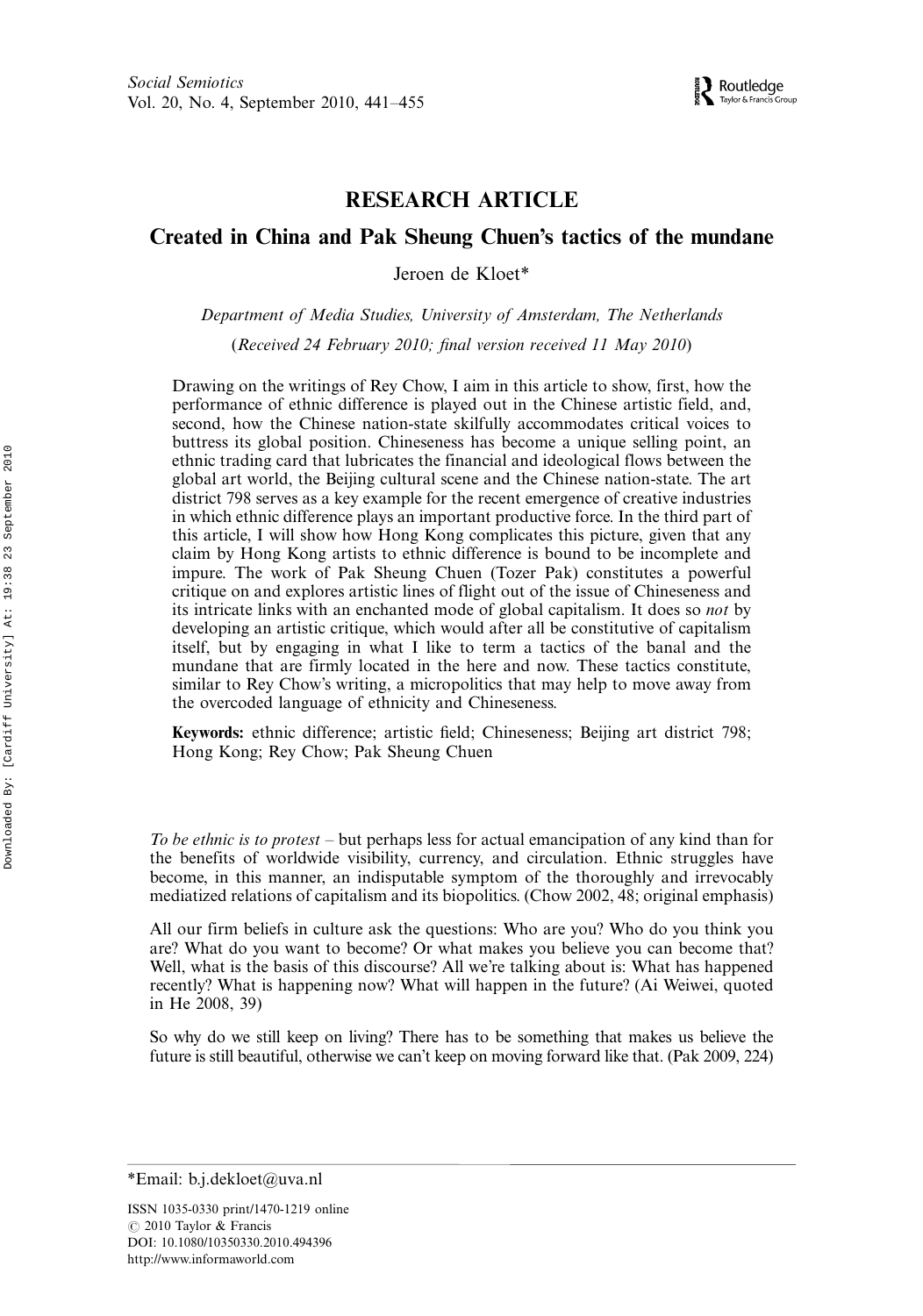## Subway readings

Allow me to start this piece with a personal memory. In 2004, I lived for a few months in Shanghai. The city was in the midst of its dazzling transformation, and the Pudong skyline was gradually overshadowing the Bund. The colonial legacies remained visible, more as markers of a time past. The location where the Communist Party held its first conference was reincarnated as a glamorous shopping and entertainment district called xintiandi, an expected consummation of an unexpected romance between the Chinese Communist Party and global capitalism. Since my friends were living in the southern part of the city, myself more North, I frequently used the subway  $-$  that key signifier of urbanity, mobility and modernity. There and then, I was reading Rey Chow's (2002) The protestant ethnic and the spirit of capitalism. While China's radical make-over was passing by, often obscured by rain or smog, the book pushed me to look at, to look for, its flip side; to reflect not only upon the (ab)use of the disposable migrant workers who constructed this spectacular cityscape, but also upon how ethnicity  $-$  Chineseness  $-$  is inscribed into the global regime of capitalism.

Chow draws on the work of Weber and Lukacs to interrogate the intricate links between ethnicity and global capitalism. She starts with probing into the reciprocal relationship between the West, predominantly the United States, and China, in which political dissidents have become commodities that can be freed in the name of human rights in exchange for improved business relationships. While the regime of human rights has become entrenched in the system of transnational corporatism, the Chinese regime retreats to the grounds of cultural essentialism to debunk the alleged universal moral superiority claims posed by the West:

whereas the West asserts its moral claims on the basis of a universalist rhetoric traceable to the European enlightenment, China is reduced to a reactive position from which it must and can speak only in terms of its own cultural and local specifics, in terms of its own historical differences. (Chow 2002, 20)

Ethnicity and cultural difference have thus become part and parcel of the regime of global capitalism. Labour has become ethnicized, ''the ethnic as such stands in modernity as the site of a foreignness that is produced from within privileged societies and is at once defined by and constitutive of that society's hierarchical divisions of labor'' (Chow 2002, 34). Chow questions the idea of class consciousness, struggle and resistance as proposed by Lukács, as its modernist focus on "humanity" and "soul" understands ethnic difference in terms of universalist moral claims that are ''implicated in violence; this violence, in turn, reproduces the narratives of captivity and resistance, thus necessitating the appearance of more violence, and so on, ad infinitum'' (Chow 2002, 42). She draws on Weber's work on Protestantism and capitalism to show how:

precisely this narrative of resistance and protest, this moral preoccupation with universal justice, is what constitutes the efficacy of the capitalist spirit. Resistance and protest, when understood historically, are part and parcel of the structure of capitalism; they are the reasons capitalism flourishes. (Chow 2002, 47)

Chow connects the issue of ethnicity to political–economic questions that have only gained urgency in recent years. Her critique of Chineseness (Chow 1998a), to which I will return later, in conjunction with her coupling of ethnicity to capitalism,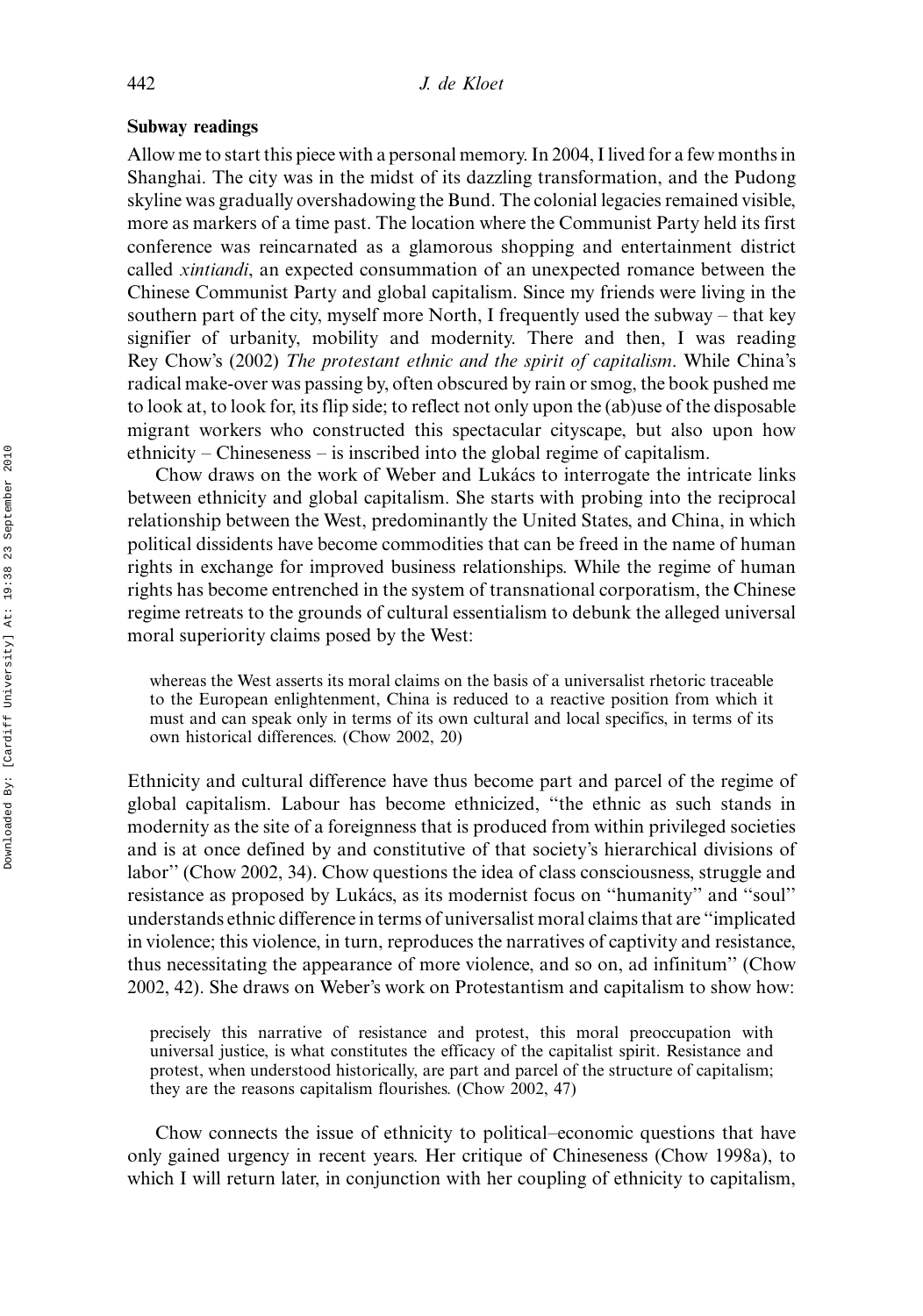allow us, I believe, to scrutinize the alleged rise of China and Chinese culture in a way that accounts for and helps unpack the intricate ways in which the ''West'' and ''China'' are implicated into each other. Her work necessitates a search for a way out of the enchanted ethnicized state of global capitalism. In this article I aim to show, first, how the performance of ethnic difference is played out in the artistic field, and, second, how the Chinese nation-state skilfully accommodates critical voices as to buttress its global position. Chineseness has become a unique selling point, a trading card that lubricates the financial and ideological flows between the global art world, the Beijing cultural scene and the Chinese nation-state. The art district 798 serves as a key example for the recent emergence of creative industries in which ethnic difference plays an important productive force. As Wang (2008) observes, culture has become an integral part of state policies. The accommodated and co-opted performance of criticality one encounters in 798, I will argue, attests to the problematic link between high culture, capitalism and the nation-state. It also lays bare how the politics of ethnic protest intertwines with the logics of both global capitalism and the maintenance of the Chinese nation-state.

In the third part of this article, I will move to Hong Kong, the city that on a rainy Tuesday, 1 July 1997, after 150 years of British colonial rule, became part of China. This move is to complicate the picture, given that any claim by Hong Kong artists to ethnic difference is bound to be incomplete and impure. Here I build on Chow's writing on Hong Kong, in particular in *Ethics after idealism* (Chow 1998b), to show how Hong Kong's in-betweenness opens up avenues of thought that undermine any monolithic sense of Chineseness, and underwrites artistic and creative practices that move beyond the double duress of the two colonizers. The work of Pak Sheung Chuen (Tozer Pak)<sup>1</sup> constitutes a powerful critique on, and explores artistic lines of flight out of, the issue of Chineseness and its intricate links with an enchanted mode of global capitalism. It does so not by developing an artistic critique, which would after all be constitutive of capitalism itself, but by engaging in what I like to term a tactics of the banal and the mundane that are located in the here and now.

#### Welcome to creative China

Located in the northeast of Beijing, just outside the fourth ring road, close to the IKEA megastore, the abandoned factory area 798 has changed, within only a few years, from a controversial artistic zone into a showcase of an allegedly new, creative and open China (see Figure 1 for an impression of 798). The site is rooted in architectural culture; it is a massive, solid and monumental space, evoking memories to a communist time bygone. Built in a Bauhaus style, 798 was established in the early 1950s as a joint venture between East Germany and China, as one of the very first steps in the strenuous process of nation-building. A staggering RMB150 million was invested in the military factory complex (Huang 2004, 2). As Luo Peilin, the head engineer of 798 in its construction phase (1951-1956), remarks:

[the then Joint Factory 718] contributed enormously to China's industrial growth and prosperity and the country and its people put to good the goods produced there ... All of the loudspeakers at Tiananmen Square and on Chang'An Avenue were produced during the glorious years at Factory 718. (Luo 2004, 12)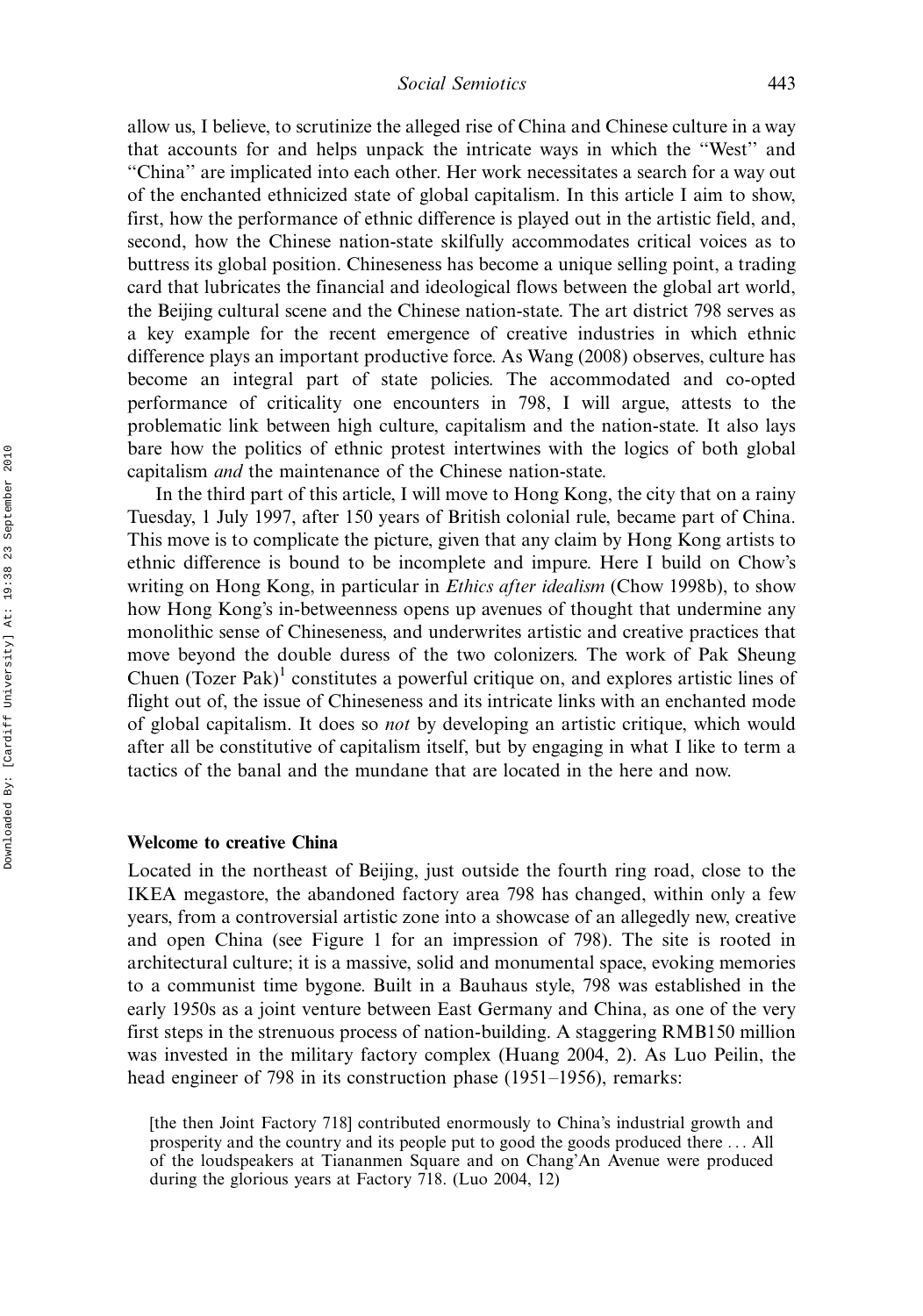The suggested link between the factory and Tiananmen Square – the most politicized space in China, a space saturated with historical significance  $-$  is emblematic for the importance of the factory for the nation-state.

The jump in time from the early 1950s to the early-twenty-first century is dramatic, and indicative of the changes China has undergone. It is tempting to insist on the historical significance of 798; in particular, its roots in a utopian transcommunist project and its embedding in the building of the nation-state. Now, 50 years later, it continues to help maintain the nation-state, but linkages are no longer sought to fellow communist regimes, but to a probably less utopian (but not less brutal) global capitalism. In my interviews with critics, artists and architects in Beijing, they would frequently conjure up comparisons with districts like SOHO in New York. To think of 798 as a project solely born out of communist nostalgia is inadequate, as Dai writes:

The choice for and reconstruction of 798 is not out of cultural nostalgia or to memorize a special and heated age, it was to copy and import an international and American way of artistic life to China  $-$  a SOHO art and living zone with a loft lifestyle. (2007, 35)

The two tropes  $-$  a nostalgic linkage to the past as well as to a contemporary global world  $-$  do not exclude each other. It may in fact be read as symbolic: China's spectacular entry into global capitalism is literally built on the grounds of a transnational communist utopia.

The references to the communist past of 798 constitute a specific articulation of Chineseness, not one related to China's assumed long history or its mythic rural origins (Chow 1998b, 146), but one connected to its recent past  $-$  a past that sells on the global art market in the form of Andy Warhol-like pop art works, saturated with references to Mao Zedong and other emblematic revolutionary figures and styles. The best-known protagonist from this pop art style may well be Wang Guangyi, who mingles icons of western capitalism such as the Coca-Cola bottle, with posters from the Cultural Revolution. This conflation of the space  $-798 -$  with the work, both of which evoke a feeling of communist nostalgia, imbues the creative zone with a peculiar sense of Chineseness. In this ubiquitous presence of the communist past in  $798 -$  be it the factory space itself, the creations of Wang Guangyi, the porcelain



Figure 1. Pace Beijing gallery in 798 (photograph by the author).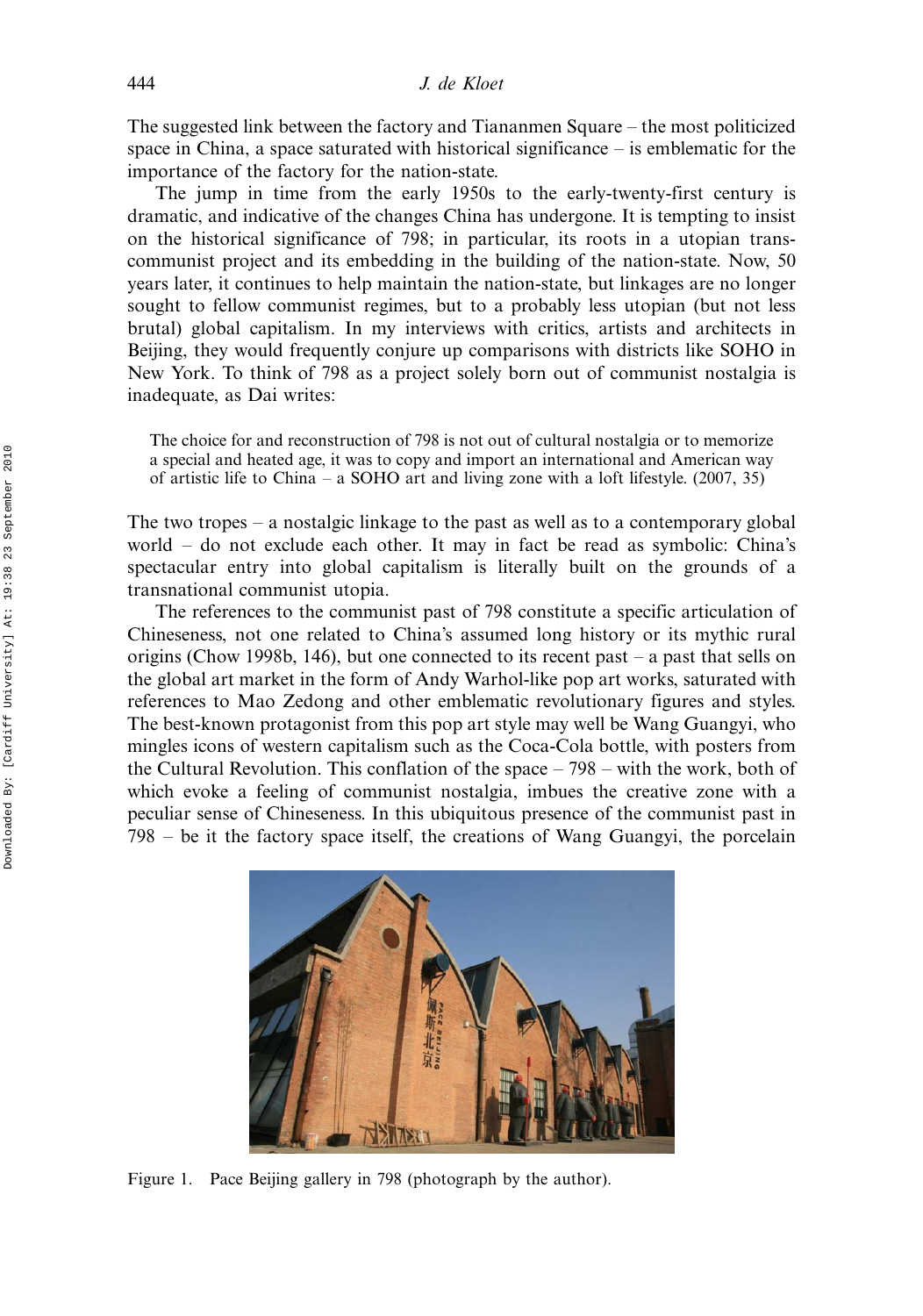statues of Mao, the numerous communist gadgets-as-souvenirs, or simply the name of galleries such as *The Long March Gallery*  $-$  I must add that one also encounters works that pose a clear critique on today's China's situation. However, their inclusion in a zone like 798 renders their display much more ambiguous and, I would like to argue, problematic.

Nostalgia works not only by conveying a sense of loss and melancholy. Chow argues, it ''also works by concealing and excluding the dirty and unpleasant elements of social hardships'' (1998b, 148). It does so in 798, where the hardships of communism are displaced by a highly commodified theme-park rendition. The nostalgia evoked by 798 and the works on display turn the place into a global creative zone with Chinese characteristics. In other words, communist nostalgia has become a structure of feeling employed by the nation-state in conjunction with the artistic field to produce an allegedly uniquely Chinese creative zone. This change is indicative of a policy shift. In 2006, the national government endorsed a creative industry policy (Keane 2007), aiming to transform China into a country of innovation rather than manufacturing. In doing so, the post-socialist state has through its complicitous coexistence with the market ''rejuvenated its capacity ... to affect the agenda of popular culture, especially at the discursive level'' (Wang 2001, 71; see also Fung 2008; Zhao 2008).

Underwriting this shift is the vested material and symbolic interests offered by the spanning global reach of Chinese art. As Chinese works easily carry a price tag from €10,000 to far above €100,000, those displayed in 798 are invariably priced in European and American currencies  $-$  not  $RMB -$  while the gallery owners all speak English. Preparing for the ultimate spectacle of the Beijing Olympics, 798 was to showcase an open, advanced and progressive China to the world. It has become a prime tourist spot used in the marketing of Beijing where presidents like Sarkozy are escorted through the area. The International Art and Culture Foundation of Spain has opened the Iberia art centre in 798. Global brands, like Nike, open their ''museums''. As Cheng Lei remarks in one of the more recent books on 798:

other visitors include important political figures, the elite of business and many celebrities. Creativity square has recently opened as the largest public space in 798 which will allow more internationally famous names to enter the area and increase the reputation of 798 as an international landmark. (Cheng 2008, 83-85)

Numerous photographs support his text, not only of the buildings and the art works, but also of the celebrities that visited 798, among whom was ''the richest man in the world, Warren Buffett's son, Peter Buffett'' (Cheng 2008, 85).

It is, however, not my primary goal to critique an alignment of the nation-state with contemporary art; nor do I wish to discuss the intentions of Chinese artists. What I learn from 798 is how political and critical works can be and are mobilized in the production of a specific creative zone that serves as a showcase for a new and open China. A global art world joins forces with the Chinese authorities to produce this zone of alleged freedom and resistance, with Chineseness as its selling point. The ethnic difference is performed through works of art that often evoke a sense of resistance and protest  $-$  and, as explained by Chow, resistance and protest is very much part of the logic of capitalism, as the global art world demands ethnic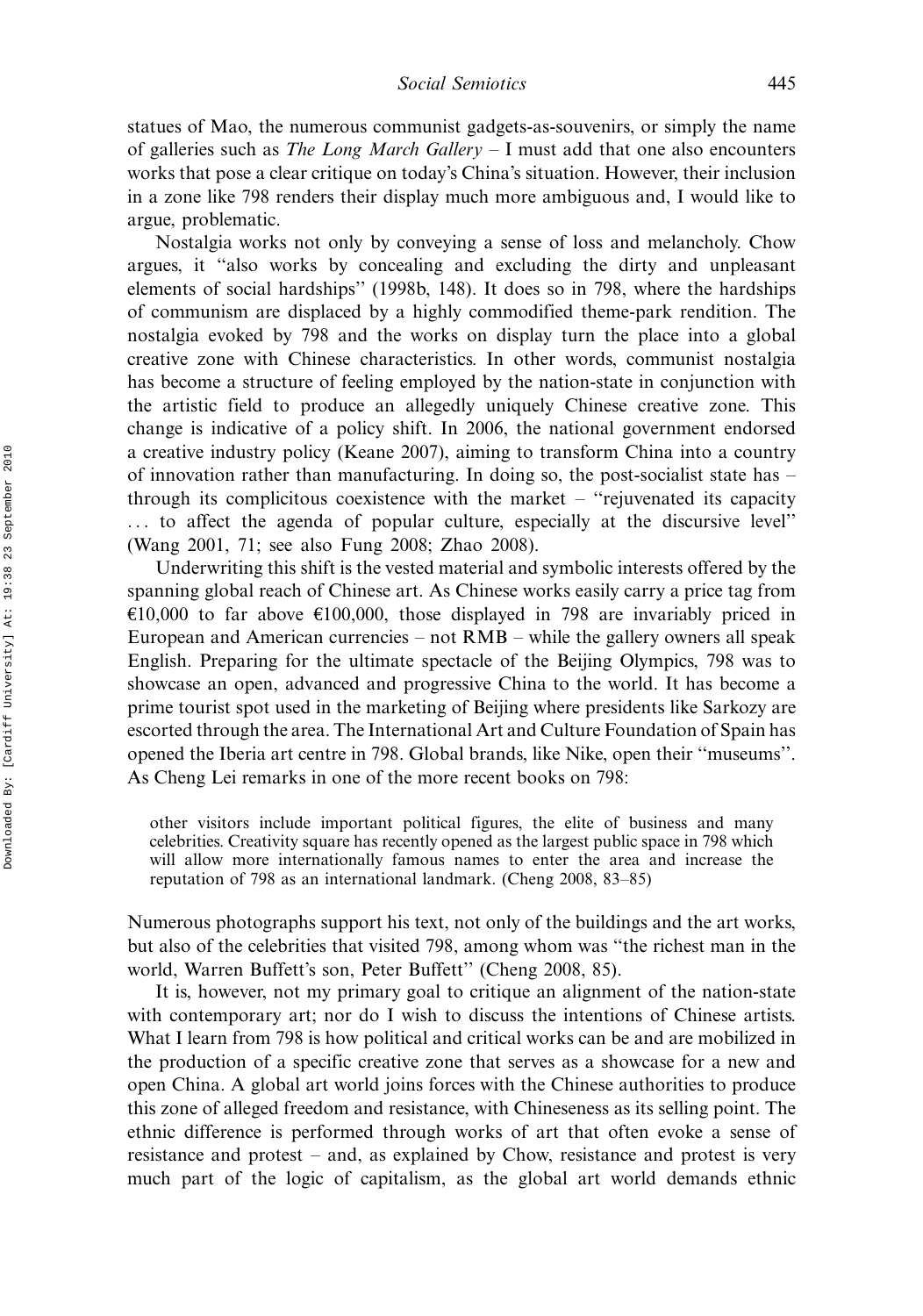difference to authenticate and differentiate the art work, haunting Chinese artists with the spectre of Chineseness (Maravillas 2007).

This burden of representation, the burden inscribed in the adjective Chinese in Chinese contemporary art, resonates with the burden Chow refers to for intellectual writing. Whereas ''western'' academics like Judith Butler can claim universalism in titles such as Gender trouble, for a Chinese author it would be deemed indispensible to add the prefix Chinese in the title.

While [Western academics] are thought to deal with intellectual or theoretical issues, [non-Western academics], even when they are dealing with intellectual or theoretical issues, are compulsorily required to characterize such issues with geopolitical realism, to stabilize and fix their theoretical and intellectual content by way of a national, ethnic, or cultural location. (Chow 1998a,  $4-5$ )

This problem of the ethnic supplement drives the production of contemporary Chinese art; the artists are required to explain, justify and interrogate their work in relation to its geopolitical context. This ''vicious circle of discriminatory practice'' (Chow 1998a, 5) is often mirrored in China itself, where an obsessive involvement with Chineseness and with an assumed essential difference with the West dominates intellectual and artistic circles.<sup>2</sup> The accompanying texts to exhibitions in 798 frequently reify an East-West binary. For example, in a show curated by Hu Jiujiu, entitled West to the East  $-$  Aesthetic Context of Intellectuals, the curator claims in the text that was displayed in the gallery (the SZ Art center) that ''the 'intellectual artists' have taken on a distinctive cultural position. All of them have studied Western cultures as well as have carried out artistic practices conditioned by the tradition and reality of China''. Examples abound from exhibitions that are framed by a fixed East-West binary and the geopolitical burden of representation.

To summarize, the ethnic card as played out in 798, as articulated through a sense of communist nostalgia  $-$  both in the factory space itself as well as the works on display – in conjunction with a discourse of protest and resistance, is part and parcel of global capitalism. Particular versions of Chineseness are commodified that propel the proliferation of contemporary Chinese art on the global art market. Its underpinning discriminatory logic is deeply intertwined with the structure of capitalism as well as with the maintenance of the nation-state called China. This state-global creative industry nexus is built on the leftovers of a utopian transnational communism, the deserted factories, supplying art works that circulate with high economic value in a global economy of art, one that emerged in the 1970s and 1980s ''as part of a general financial revolution. Along with hedge funds, international mortgages, and secondary financial instruments of all kinds ... Contemporary art ... expanded globally along an ever-increasing circuit of biennials and international exhibitions'' (Buck-Morss 2004, 4). Yet the works are not ''only'' commodities, nor ''just'' individual artistic expressions; they also are symbols in the process of nation-state maintenance, symbols that capitalize  $-$  literally  $-$  on ethnic difference, operating as signs for the authorities to articulate a China that is ready for the twenty-first century. The Bauhaus-style factories are still productive today, not as the heavily guarded supplier of advanced electronic equipment for the army, but as the producer of an assumed new, open and economically prosperous China, a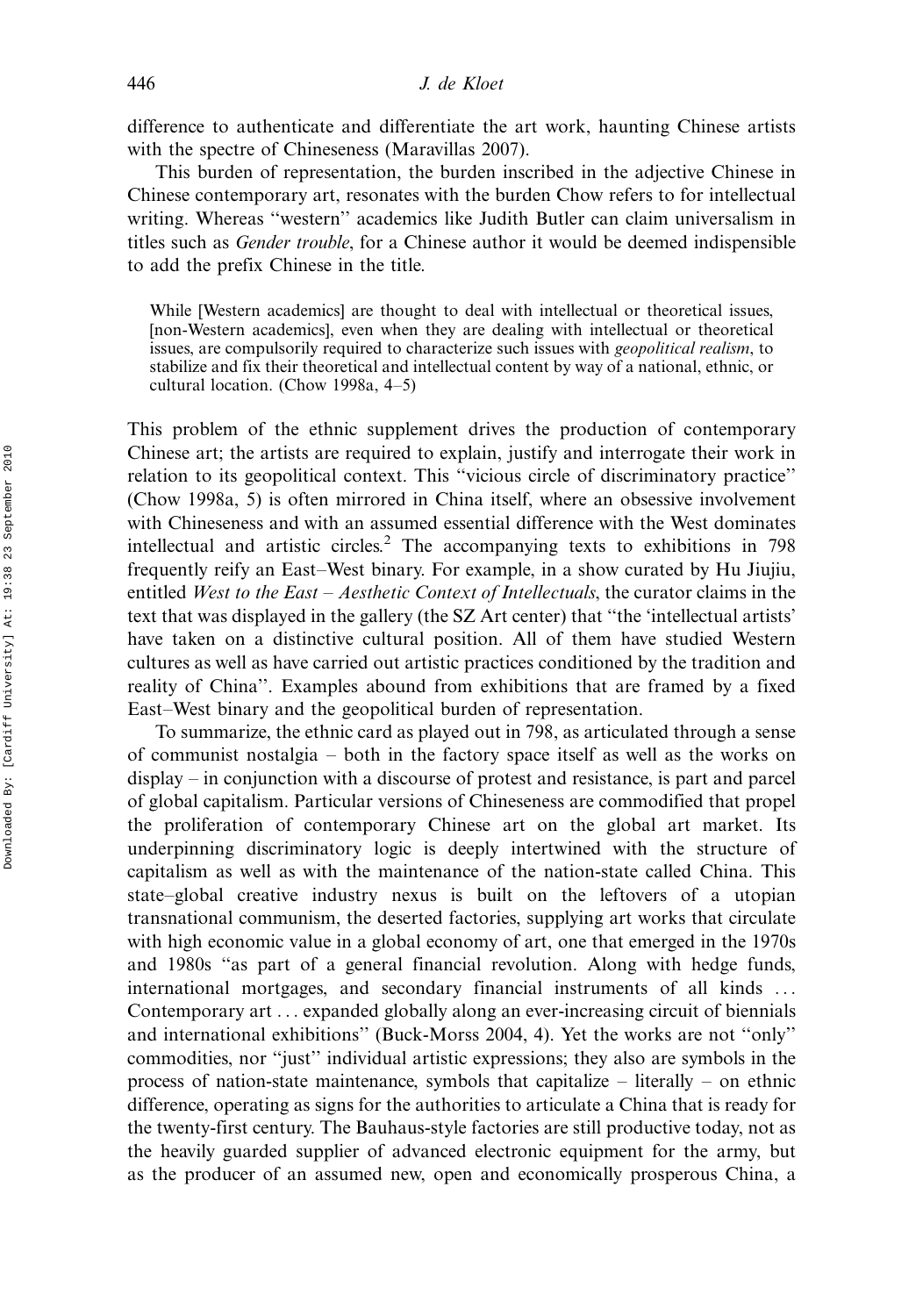nation-state that aspires to become a creator rather than a manufacturer, a nation-state that operates in the midst of the workings of global capital.

## Factories and slaughterhouses

A move further down south, to the city of Hong Kong, is not only to complicate the illustrated links between global capital, nation-state maintenance and contemporary Chinese art, but also to offer potential lines of flight. Hong Kong, like Beijing, is eager to promote itself as a creative and cultural city. The Cattle Depot, Hong Kong's art district, is located in a former slaughterhouse in Kowloon (see Figure 2 for impression of the Cattle Depot). Compared with the massive size of 798, the Cattle Depot is a much smaller-scale compound with only a handful of galleries. Although the Cattle Depot, like 798, is a historical site and is part and parcel of the city's creative policies, its history is far less entrenched in grand projects of the nation-state. Built in 1908, the government-owned space housed a cattle quarantine and slaughter centre for more than 90 years,<sup>3</sup> serving people with meat  $-$  a means of survival, rather than utopian visions of a transnational Communist paradise as was the case for 798. Space, and the lack thereof, constitutes one fundamental difference from Beijing. In Beijing, enormous factory halls need to be filled with art works, which – however spatially deterministic this may sound – explains why contemporary Chinese art consists often of gigantic canvasses and mammoth installation works. Hong Kong artists are forced to operate on a different, modest scale, which may explain why one encounters often smaller, and more conceptual, work (Cartier 2008). Whereas galleries in 798, as well as artists, often frame the exhibitions and the works in a larger ideological and historical context, in Hong Kong such large claims are relatively absent.

Furthermore, Hong Kong's in-between position  $-$  as a city being neither here nor there, but in a perpetual state of becoming  $-$  also differentiates the local art world from the Beijing one. Chow (1998b, 157) refers to this disposition as follows: ''What is unique to Hong Kong, however, is precisely an in-betweenness and an awareness of impure origins, or origins as impure''. Hong Kong's impossibility to claim Chineseness (or, by



Figure 2. Cattle Depot in Hong Kong (photograph by the author).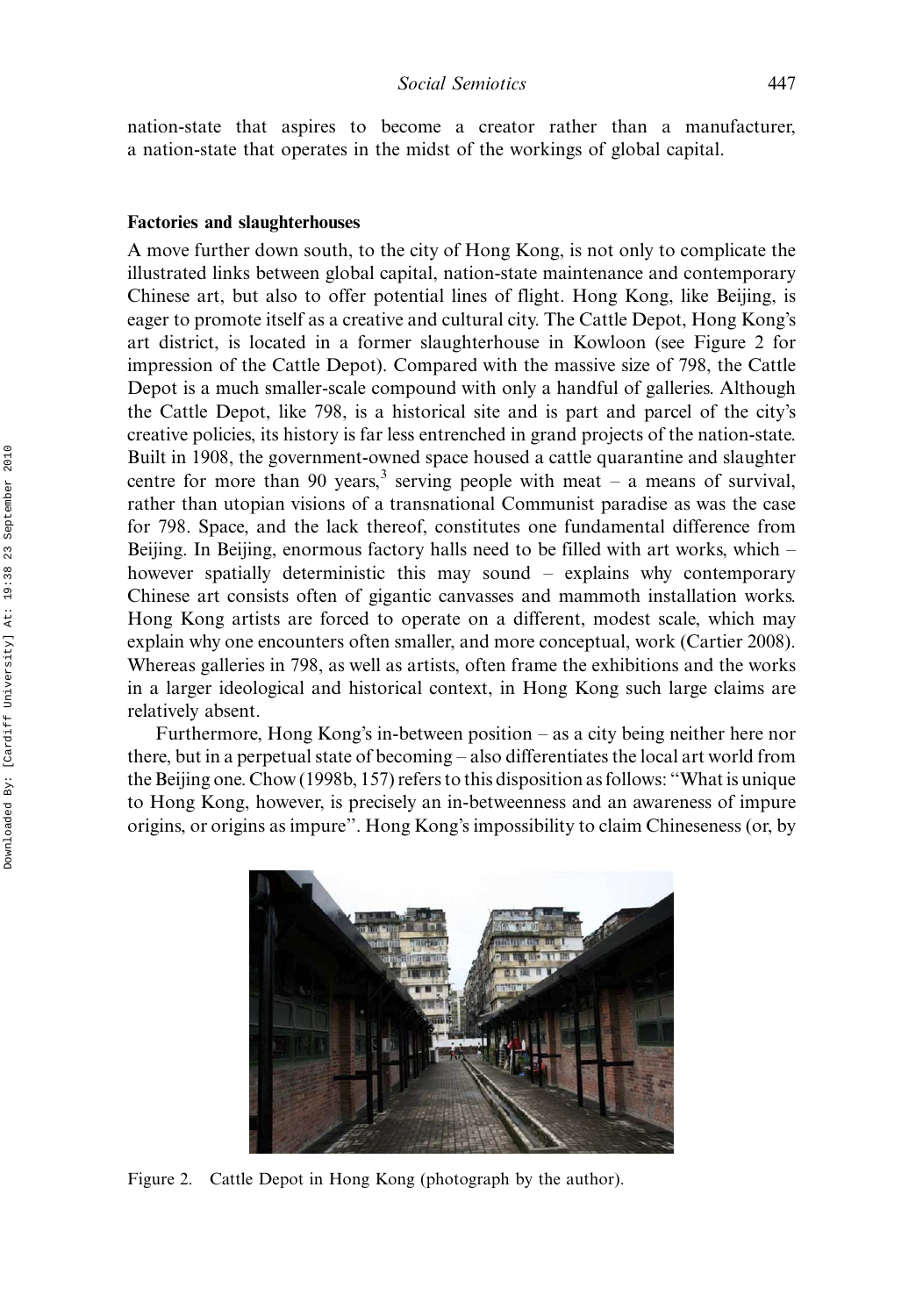the same token, Britishness) is translated into the local art world's impossibility to play the ethnic card in the way its Beijing counterpart can do and does.

Hence, when walking in Hong Kong's central district, where most art galleries are located, one generally encounters more lucrative works from Mainland China. Art critic Chang Tsong-zung explained already in 1997, years before the Beijing authorities baptized its creative industries policies, why Hong Kong is more underground compared with Beijing art (quoted in Cartier 2008, 247):

the significant Hong Kong artworks of recent decades are precisely those which have burrowed underneath the city glitter and gone against the grain. In a manner of speaking, Hong Kong art is truly underground, much more so than, say, in Communist China where independent art is thought to be dangerous and is gingerly handled by the authorities. Here, art is ignored.

Jaffa Lam moved from Fuzhou to Hong Kong when she was a child. Considering herself a Hong Kong artist, she was, however, pigeonholed as a Chinese artist from Fuzhou when she joined a show in New York. Since Hong Kong constitutes ''a third space between the colonizer and the dominant native culture, a space that cannot simply be collapsed into the latter even as resistance to the former remains foremost'', its cultural productions are characterized by ''a negotiation in which it must play two aggressors, Britain and China, against each other, carving out a space where it is neither simply the puppet of British colonialism nor of Chinese authoritarianism'' (Chow 1998b, 157).

Today, more than a decade after the handover, the presence of the Mainland overshadows the memories of a colonial past. At the same time, due to its unique history, Hong Kong continues to be a cultural twilight zone; its artists face marginalization in the global art world as they are haunted by a perpetual lack of Chineseness. Or, in the words of Cartier (2008, 267): ''Coded to local Hong Kong contexts, and to places of experience worldwide without easy recognizable geographic coordinates, a good part of Hong Kong art does not travel unhindered in the commercialized global art system that adopts geopolitical frames''. This, I argue, does not result in a deprived local art scene; on the contrary, it is precisely Hong Kong's perpetual state of cultural indetermination that provides a fertile soil for artistic productions. As Chang rightly claims, in Hong Kong:

art is practiced as self-defense, rather than as a means to reach out, to proselytize or to attack. This means a concern for personal values and attachment to experiences of an ephemeral and private nature. Opaqueness is the primary color; therefore, some of the most interesting art is created out of paranoiac secrecy. (Quoted in Cartier 2008, 247)

The works of Pak provide a good example of the opaque, personal, conceptual and non-ideological characteristics of Hong Kong art. His works, I like to argue, provide a line of flight out of cultural binaries such as East-West. They do so not by developing a critique or by articulating a political protest, but by a Dadaist tactics of the banal and the mundane, in which the familiar is defamiliarized, in which the city morphs into a public museum and everyday life becomes pregnant with unexpected possibilities. The focus on the banal, mundane and quotidian presents a significant rupture from the more historically, ethnically and ideologically inclined art that we so frequently encounter in 798. The constant focus on the present, on the here and now,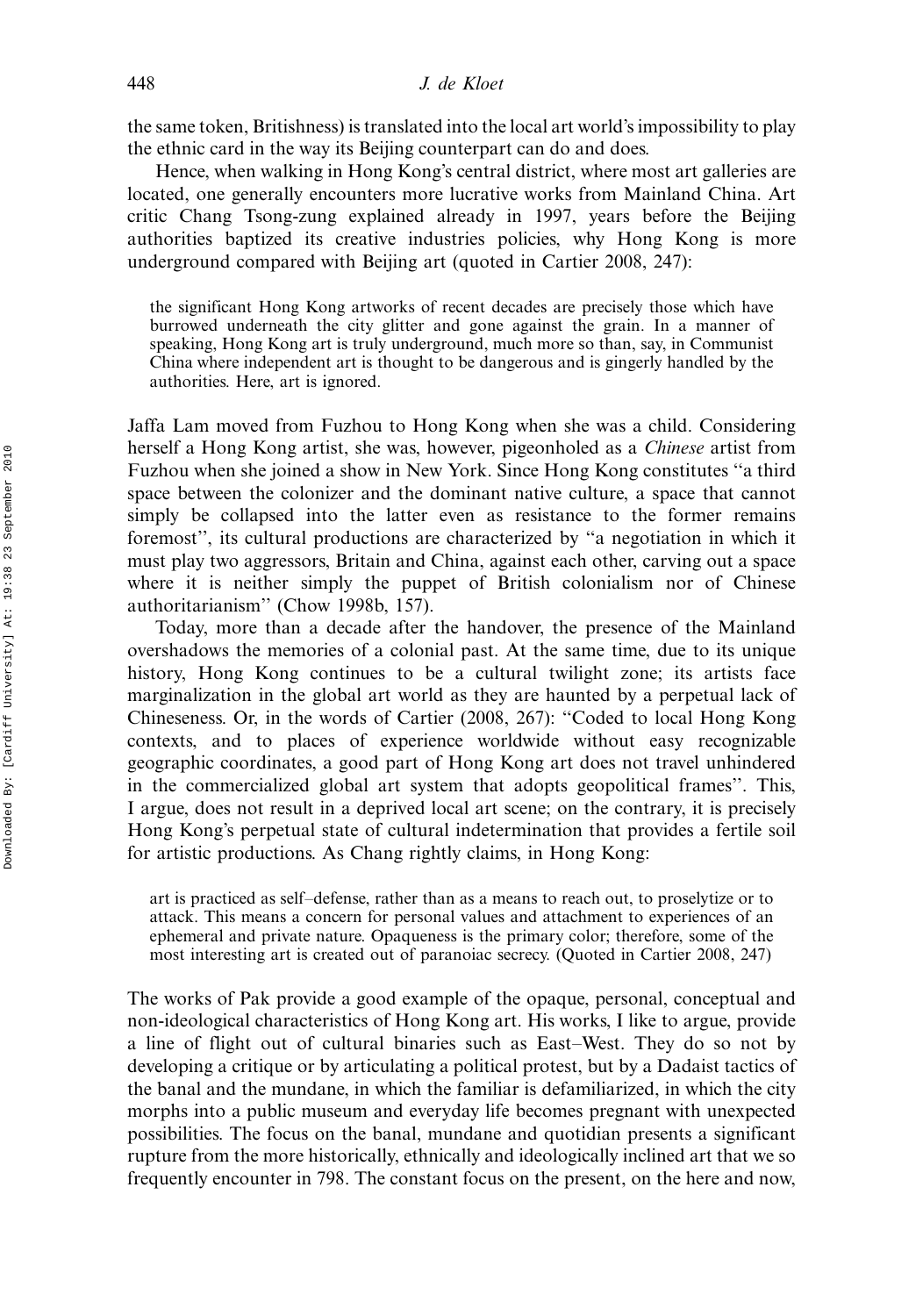in Pak's works, their implicit rejection of the burden of history, as well as refusal to engage with a utopian future, constitutes another potential point of divergence from hegemonic contemporary Chinese art.

#### Pak's tactics of the mundane

Pak Sheung Chuen, or Tozer Pak – the uncomplicated use of both an English as well as a Chinese name is already indicative of the impurity of Hong Kong culture  $-$  is one of Hong Kong's most prolific artists. My analysis draws predominantly on his 2009 publication entitled Visual/textual city  $-$  odd one in II: Invisible travel, together with his blog related to his art work.<sup>4</sup> This book deals with a collection of works mostly completed outside Hong Kong. His previous books, See/walk/what on 1 July and Odd one in: Hong Kong diary, engage clearly with the Hong Kong situation. Visual/textual city can be read as an intervention less into the politics of Hong Kong than into everyday life, consistently emphasizing the importance of locality  $-$  be it a library in New York, an apartment in Seoul or the streets of Tokyo. In my view, his works transcend the issue of Chineseness, and as such negate the colonizing Orientalistic gaze of the art world; it simultaneously refuses to surrender to the ideological signs of times, but instead explores an ethics of being that builds on a tactics of the banal and the mundane. Gone are the big words that one often encounters in Beijing. Pak's move beyond the ethnic enables ways of seeing that are located neither in a utopian outside nor in an ethnicized inside; his works establish highly personal, micropolitical lines of flight out of the geopolitical ethnic machine.

Chow argues in her text on Chineseness that ''the careful study of texts and media becomes, once again, imperative, even as such study is now ineluctably refracted by the awareness of the unfinished and untotalizable workings of ethnicity'' (1998a, 38). Only with such study, Chow adds:

can Chineseness be productively put under erasure  $-$  not in the sense of being written out of existence, but in the sense of being unpacked and reevaluated in the catachrestic modes of its signification, the very forms of its historical construction. (1998a, 38)

We can extend this call towards art practices. What we need are careful interventions in and readings of the contemporary, into our sense of time and space  $-$  and Hong Kong constitutes a prime site to launch this inquiry. To paraphrase Kuan-Hsing Chen (2010), Hong Kong can be mobilized as a method to interrogate the geopolitical workings of a global art world and its complicity with capitalism and nation-state building. Let me explore some of Pak's works to grasp the intricate ways in which he puts a monolithic sense of Chineseness under constant erasure, while simultaneously refusing to play the ethnic card as demanded by a global art world.

Time is a recurrent element in Pak's works. He seems to slow down life, to put a stop to the constant flux of reality. In one work, *Waiting for a Friend*, he decided to stand still close to Festival Walk, a local subway station and shopping mall, to wait until a friend would, by chance, pass by (see Figure 3). Then, after a while, indeed a friend appeared. Pak writes, ''This time, Jacky appeared at 16:38. He asked me, 'Why do you know I will walk through there?' I told him, 'I don't know ... But I have waited for you for a long time!''' At this emblematic location of the fast city, Pak's act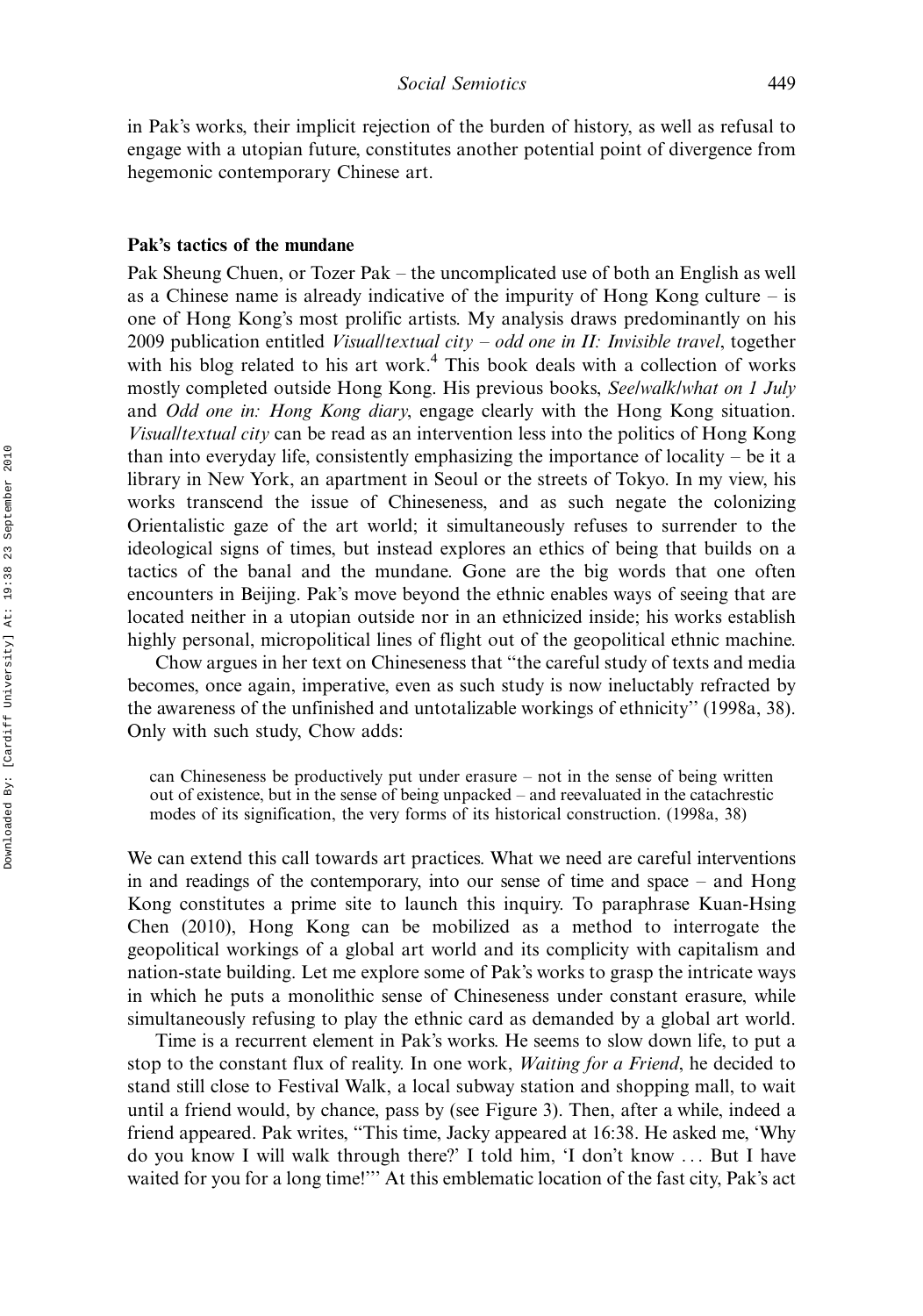

Figure 3. Pak's Waiting for a Friend (without an appointment).

puts a stop at the constant rush, presenting an alternative way of experiencing time, of experiencing the city.

A work that shares with Waiting for a Friend a focus on the mundane and its temporalities is Waiting for all the People Sleep, in which Pak stood in front of a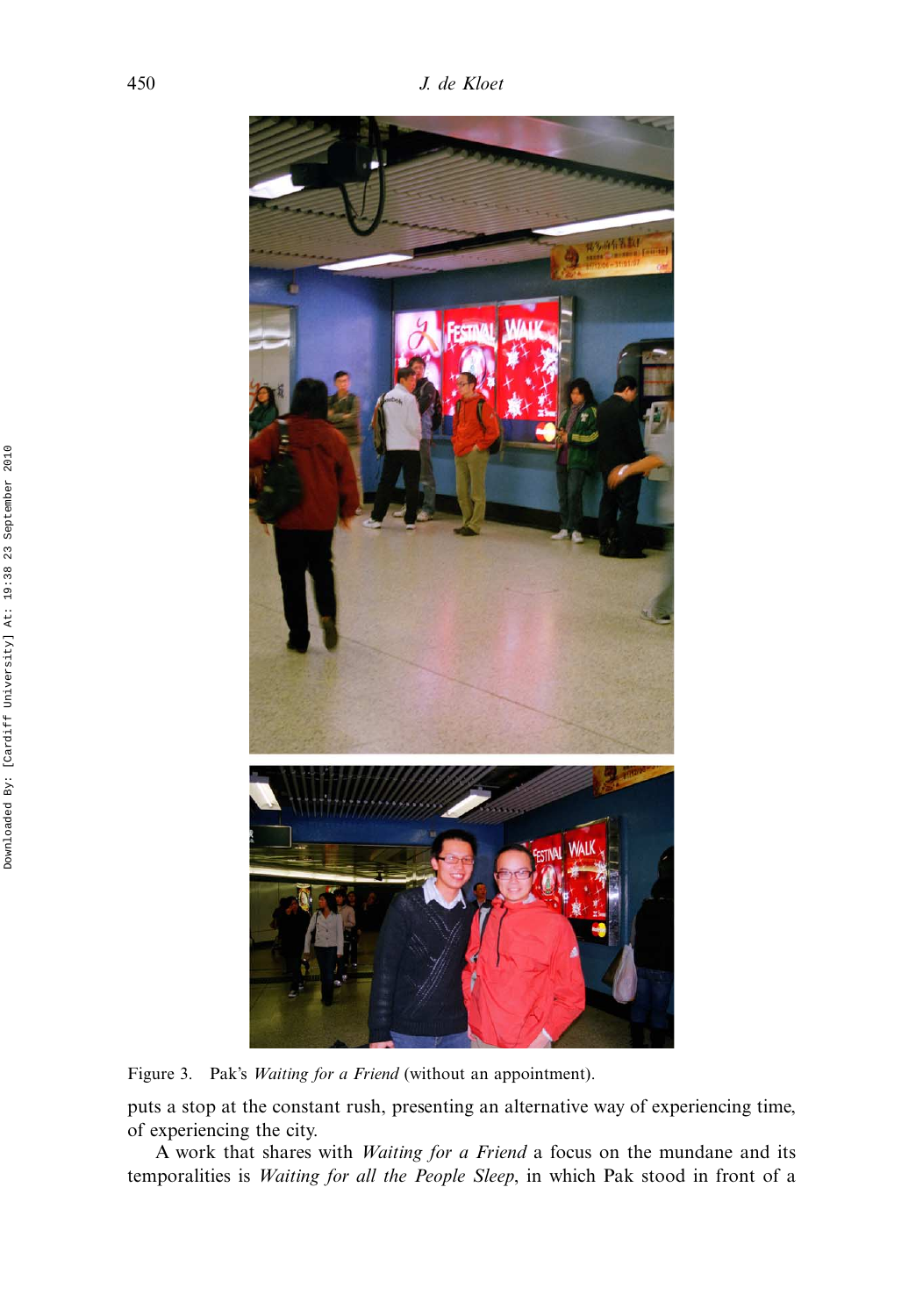13-storey building at Sham Shui Po, waiting until all lights went out, until all the residents fell asleep. He waited until 5:00 am. On the five photographs that accompany the piece, we see a ''typical'' Hong Kong multistorey building, of which the lights are slowly disappearing. One light remained, as he writes, ''one person in the building stayed up all night, we wasted one long night together'' (Pak 2009, 183). His project injects the concrete of the building with a sense of life, humanizing the city, converting the apartment block into a personal playground, onto which the patterns and temporalities of everyday life are patched. This move towards the mundane temporalities of the everyday and to the here and now pushes the work beyond binaries like East versus West, beyond the confines of Chineseness, and beyond the totalizing narratives of utopian ideologies. Given that the works are exhibited in a Venice Biennale and in shows worldwide, where Pak is framed as a Hong Kong artist born in Fujian (underlining the difficulty if not impossibility to de-ethnicize), his tactics of the mundane can be and should be read, in my view, as a critical intervention in the global art world and its geopolitical demands.

In conjunction with time, space is another recurring element in Pak's conceptual works. Again, in a slightly Situationist vein  $-$  albeit in a mode that strikes me as being inspired less by Guy Debord than by Mikhail Bakhtin and Michel de Certeau  $-$  Pak defamiliarizes the familiar when he takes the folds of a map as critical demarcation lines that ought to be scrutinized in reality. Pak explains his work Mountains Trip as follows:

I walked along all the folds of a map. The folds were folded or designed accidentally by an unknown person. It becomes my route to travel. I took photos for all the vertical objects (positioned at north), which are positioned at the folds of the map. In case there is no vertical object, I will stand in the north and become a vertical object. (http:// pakpark.blogspot.com/, see also Pak 2009, 61)

In a similar vein, in Valleys Trip, he opened a map book of Tokyo, and walked along all the gaps between the left pages and the right pages, from the south to the north of Tokyo. ''The map pages are arched like a mountain, making the gap look like a valley'' (Pak 2009, 69). In this work, he stood and took photographs at every point where he crossed the valleys. City maps play an important and recurrent role in his work; not to find your way, but to lose your way, to produce a new sense of space, of locality, to imagine space differently. Pak explains as follows:

For me it's about imagination. When you look at a map, it shows and gives you lines, figures, words and names. Your mind is thinking about a place that you've never been to before, so you try to imagine what it's like. A map also gives you the chance to look at the world from a different angle. Every day we stand around with our eyes looking forward but a map is a view from above. The view is different, so our imagination can be triggered. (Pak 2009, 220)

In another project, he extended the longitude of Hong Kong northwards and the latitude of Taipei westwards. The two lines happen to cross at: Guangdong province, Shao Guan City, Shi Xing County, Dun Gang City, the 7th North Sector  $-$  to which he would consequently travel. There, he claims to find, together with the villagers, a rock in the shape of Taiwan, in the text accompanying the works, he writes about his search for the best stone, the stone that resembles Taiwan the most: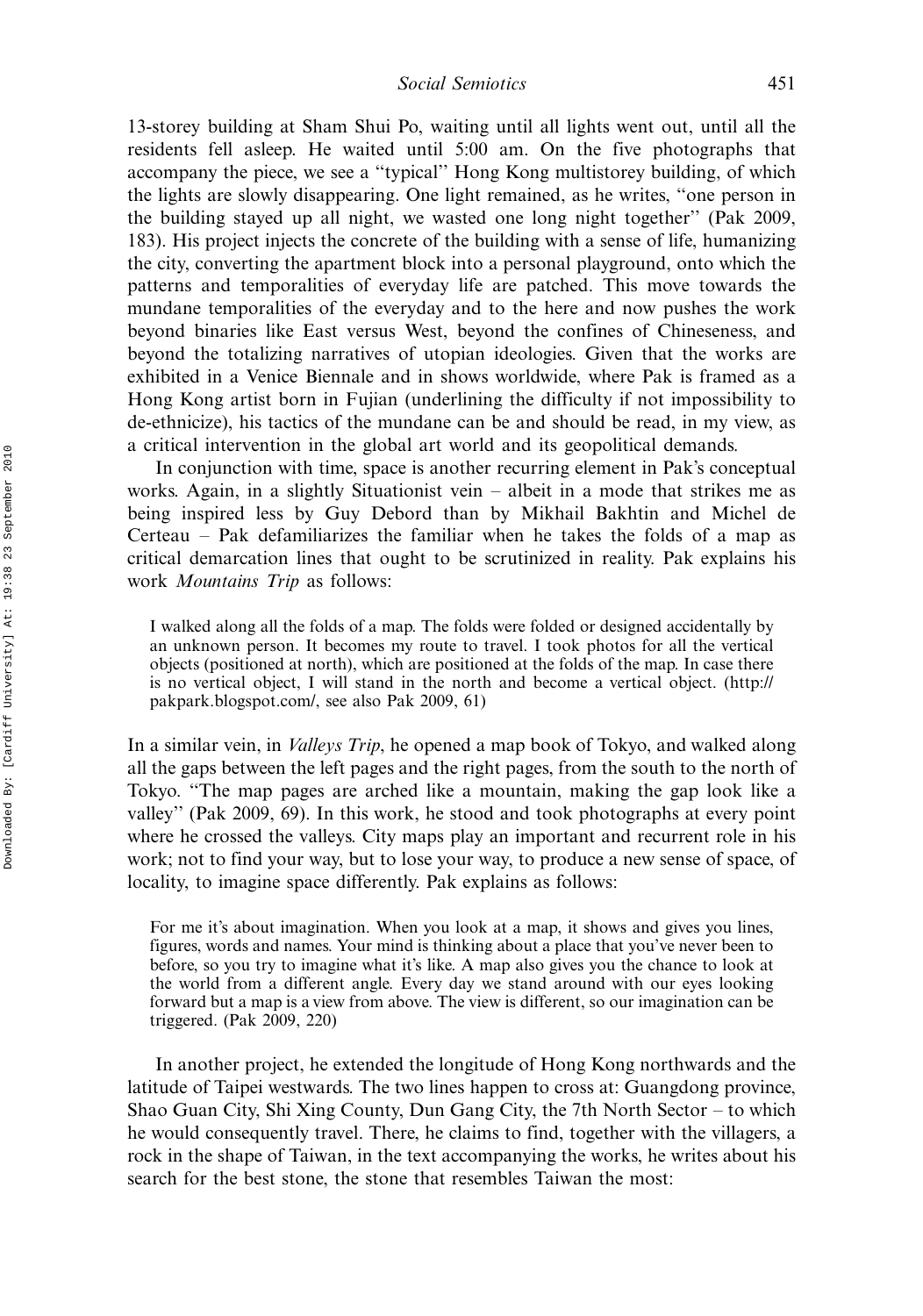... Look, there are many ''Taiwans''! This is Taiwan Flip this one over and have a look It looks a bit similar flipped over It would look more similar rounded, this one to too angular What we also have to do is to put it inside some water It looks very similar placed like this This really looks like an island Look, there is a bit of seaweed inside Taiwan is back to China Back to us in Mainland China Ha ha ha We have found Taiwan in China! ... The position of Taipei (City) and Hong Kong found in China The economic development is great in Mainland China It is really OK in recent years For us, Mainland China is OK We can see that As free We basically don't place step on the farms anymore As free. (Pak 2009, 109 and 111)

In the accompanying photograph reportage we see him looking with the villagers for the perfect stone, both text and image evoking a sense of play with maps, with boundaries, with countries and cultural belongings. His cooperation with the villagers turns this into a community project, creating a ''community based on cultural work and social responsibility rather than on the realpolitik coercions of blood, race, and soil'' (Chow 1998b, 166). The text is ironic but not sarcastic, it plays with political and cultural sensitivities without ideologizing them. It is a Bakhtinian, carnivalesque mode of engaging with the idea of Greater China as well as Chineseness, and one that is consciously performed with the villagers, blurring the line between artist and non-artist, between Hong Konger and Mainlander and Taiwanese. It is also an example of grotesque realism, in which the serious political issues so many men (more than women) engage with are rendered mundane and banal.

## Travelling outside the ethnic machine

My reading of Pak's works is merely a start, an attempt; more study is required to grasp the subtleties and nuances in his works. Nonetheless, his works have helped me to translate Rey Chow's call for close study of texts in order to interrogate the issue of Chineseness towards the artistic field itself. In comparison with the art space 798 as well as the works on display from Mainland artists, works that often evoke the Communist past and an ideological critique of the present, Pak's works open up a world that is more conceptual, more mundane and more banal. This world moves beyond the ethnic confines that characterize the Chinese art world, presenting a potential line of flight out of the ideological, historical and overcoded narratives one frequently encounters in 798. These narratives constitute an art world that is deeply complicit with the workings of global capitalism as well as with the maintenance of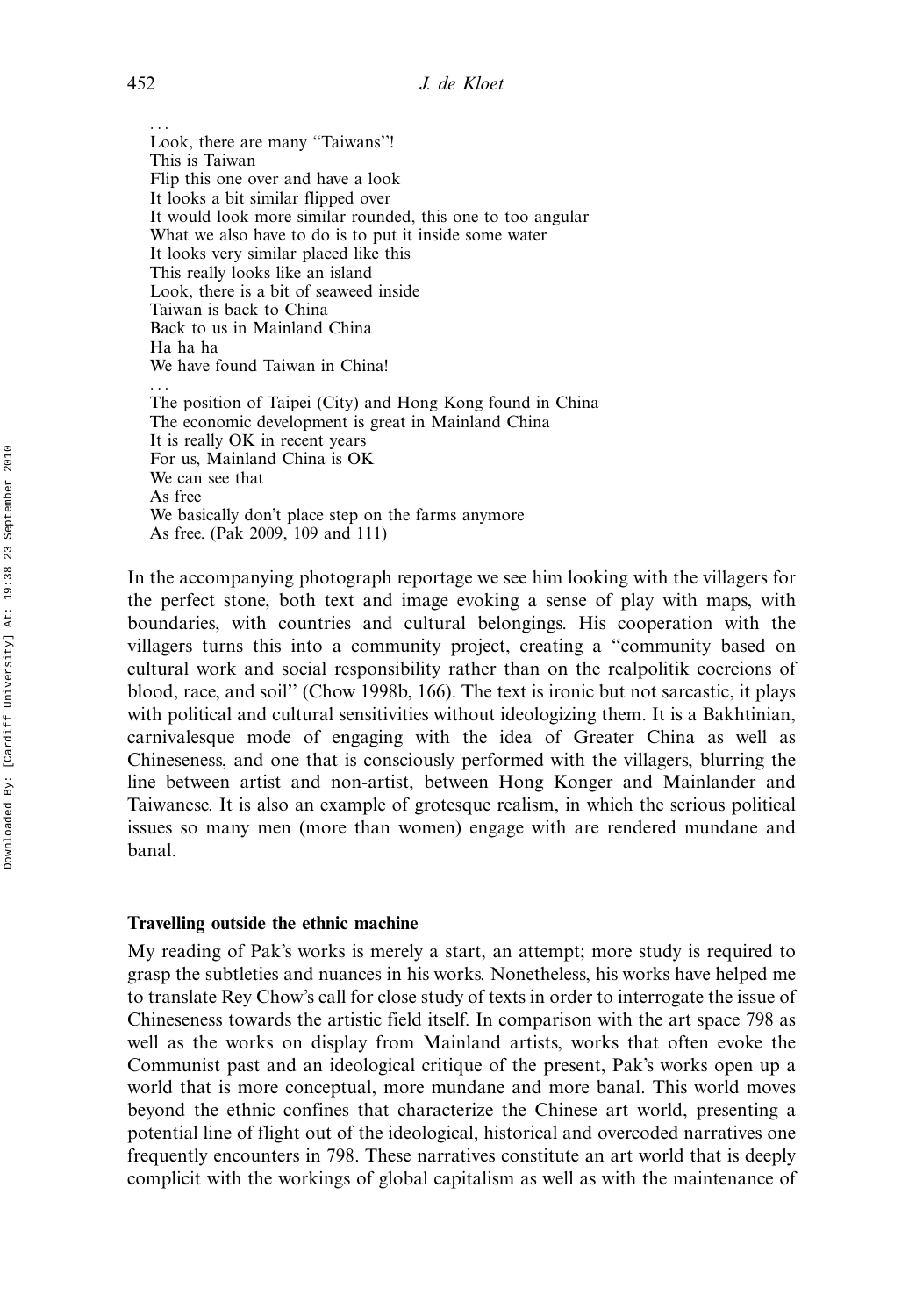the Chinese nation-state. Yet there is the danger of essentializing a binary between 798 and the Cattle Depot, between Beijing and Hong Kong; with the first figuring as the accomplice of global capital and national politics, and the second as the marginal outsider that helps to pry into and undermine the ethnic calling. For the purpose of this article, I risk the danger.

Drawing on Rey Chow's work, I have illustrated how global capital, the nationstate and the artistic production and proliferation of ethnic difference are deeply implicated with each other. In our current times, a critical analysis of these mutually complicit relationships, as proposed by Chow (2002) in her book The protestant ethnic and the spirit of capitalism, has become more urgent than ever. I have shown how the geopolitical workings of the global art world demand Chineseness from ''Chinese'' artists, a demand that privileges Mainland China, simultaneously marginalizing Hong Kong and Taiwan. This does not render the latter two localities necessarily more critical or open minded, as Chow notes, ''precisely because marginalization alone does not necessarily prevent one from chauvinism or violence, one needs to be very careful when approaching questions of coloniality and postcoloniality'' (1998b, 187). But it does generate art forms that, instead of being burdened by history, co-opted by the authorities and hyped by a global art world, operate on a different logic, which I have termed the tactics of the mundane, the banal, and the here and now. The more conceptual and often more personal art works from Hong Kong, of which Pak's are good examples, negotiate and often negate the triple burden coming from Beijing, from the former British colonizer as well as from the global art world. These works do not offer a discourse of protest or resistance, a discourse that, as Chow has argued, is profoundly implicated in global capital itself. Instead, they explore lines of flight out of what we may term the macropolitical ethnic machine.

It is not a coincidence that I lightly make use of terms invoked by Deleuze and Guattari. The writings of Chow, in conjunction with the art works of Pak, clearly steer away from the ideological ghosts that haunt so much post-structuralist theory while simultaneously resisting a smooth return to a cultural relativism. Instead, both explore a micropolitics in which one searches for yet uncharted territories, unthought thoughts and not yet actualized possibilities. They do so within rather than outside the realm of the contemporary; indeed, ''what Deleuze calls a line of flight is not a leap into another realm; it is production within the realm of that from which it takes flight'' (May 2005, 128). Chineseness, like ethnicity, can be considered an overcoded segmentary force that is sanctioned and celebrated by the nation-state for its survival, just as it is implicated in global capital. ''Segmentary lines are the lines with which traditional theory operates'' (May 2005, 135). Both Chow and Pak explore a ''micropolitics of perception, affection, conversation, and so forth'' (Deleuze and Guattari 1988, 213), resisting the ''abstract machine of overcoding'', constantly grasping for mutations, for lines of flight, for deterritorializations of academic and artistic discourse. Micropolitics is not individual politics; it is a politics that resists the dominant structuring of society, which operates always together with a macropolitics  $-$  the large political entities, institutions and political forces (May  $2005$ ,  $127$ ) – probing into "the realm of difference that we are in order to create new and (one hopes) better arrangements for living, in the broadest sense of the word living'' (May 2005, 133; original emphasis). The promise of forging links between Chow's works and those of artists like Pak lies in its potential actualization of what is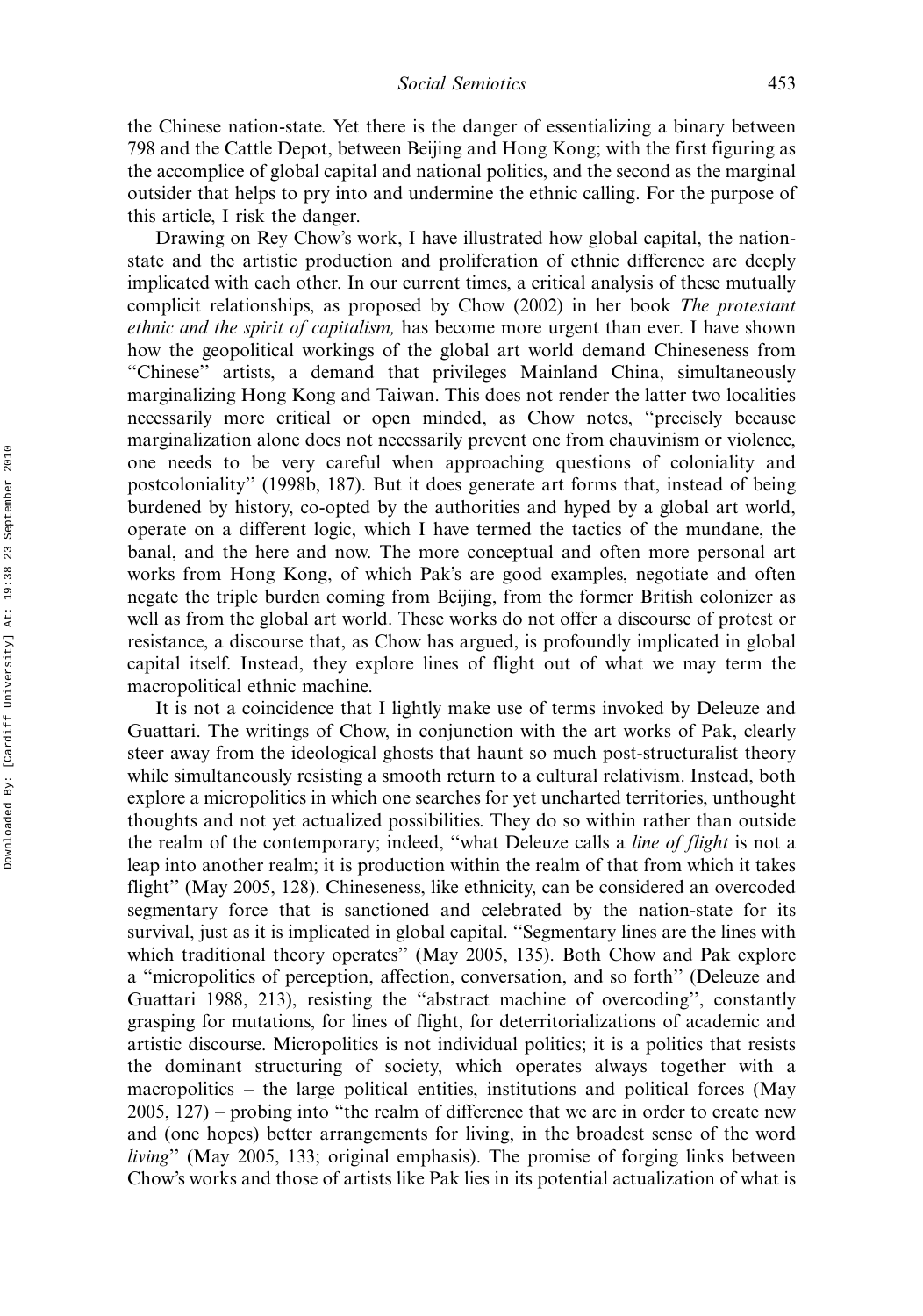possible yet has thus far remained virtual and unrealized. Explore ways of becoming Chinese, but not quite, of becoming a Hong Kong artist, but not quite, of becoming a cultural theorist, but not quite. Not quite, as there is always more  $-$  as both Chow and Pak continuously show us.

#### Notes

- 1. Tozer Pak is the English nickname of Pak Sheung Chuen.
- 2. Apart from the more ironic pop art of Wang Guangyi (for an analysis of the recurrent theme of Cultural Revolution in contemporary Chinese art, see Jiang 2007), Chineseness is often being deconstructed, as in the work of Xu Bing (see de Kloet 2007), or playfully appropriated, as in the work of Cao Fei  $(RMB City)$ . In general, the young generation of artists  $\sim$  coined the "Gelatin Generation" (see http://www.shanghaidaily.com/sp/article/  $2009/200910/20091030/article\_417876.html - is considered much less preoccupied with$ history and Chineseness than with contemporary, global pop culture.
- 3. See http://en.wikipedia.org/wiki/Cattle\_Depot\_Artist\_Village.
- 4. http://pakpark.blogspot.com/. Another website engages with his work: http://www. hongkongartweb.com/hkaw/mixedmedia/paktozer/PAKtozer-gallery1.html.

#### Notes on contributor

Jeroen de Kloet is Assistant Professor in Media Studies at the University of Amsterdam and works on the cultural implications of globalization in China. He co-edited the volume  $Cosmopatriots - On distant belonging and close encounters (Rodopi, 2007) and his book China$ with a cut  $-$  Globalisation, urban youth and popular music was published by Amsterdam University Press (2010). This article is part of his current research project, funded by a VIDI grant of the Netherlands Organisation for Scientific Research (NWO), which focuses on media and the Beijing Olympics.

#### References

- Buck-Morss, S. 2004. Visual studies and global imagination. [http://www.surrealismcentre.](http://www.surrealismcentre.ac.uk/papersofsurrealism/journal2/acrobat_files/buck_morss_article.pdf) [ac.uk/papersofsurrealism/journal2/acrobat\\_files/buck\\_morss\\_article.pdf](http://www.surrealismcentre.ac.uk/papersofsurrealism/journal2/acrobat_files/buck_morss_article.pdf) (accessed January, 28 2010).
- Cartier, C. 2008. Hong Kong and the production of art in the post/colonial city. China Information 12, no. 2: 245-76.
- Chen, K.-H. 2010. Asia as method: Towards de-imperialization. Durham, NC: Duke University Press.
- Cheng, L. 2008. 798 and a global art market. In *Beijing 798 now Changing arts, architecture* and society in China, ed. L. Cheng and Q. Zhu,  $72-93$ . Beijing: Timezone 8, 2.
- Chow, R. 1998a. On Chineseness as a theoretical problem. *Boundary* 2 25, no. 3: 1–24.
- Chow, R. 1998b. *Ethics after idealism: Theory*  $-$  *culture*  $-$  *ethnicity*  $-$  *reading.* Bloomington: Indiana University Press.
- Chow, R. 2002. The protestant ethnic and the spirit of capitalism. New York: Columbia University Press.
- Dai, J. 2007. 798: Space imprinting and covering the history [798: Mingxie Yu Yanmai Lishi De Kongjian]. Urban China [Chengshi Zhongguo] 33–7.
- Deleuze, G., and F. Guattari. 1988. A thousand plateaus Capitalism and schizophrenia. London: The Athlone Press.
- Fung, A. 2008. Global capital, local culture Transnational media corporations in China. New York: Peter Lang.
- He, W. 2008. Excerpts from an interview with Ai Weiwei: Proving itself amidst absurdity. In Beijing 798 – Reflections on "factory" of art, ed. R. Huang, 38–41. Chengdu: Sichuan Fine Arts Publishing House.